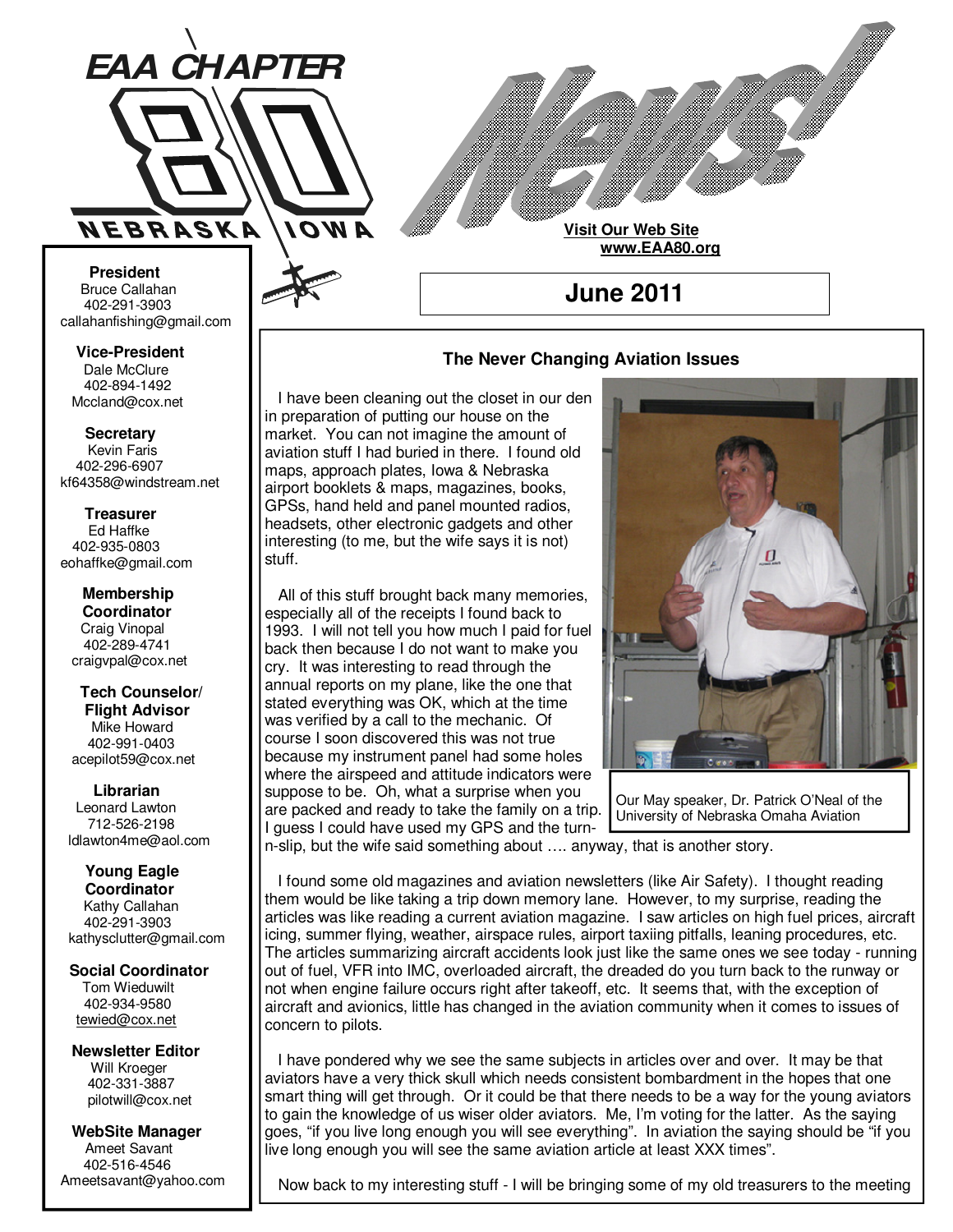on Monday night. I have some books, tapes, radios, etc - all free for the taking. It was either me or this stuff, my wife said she did not care which went out the door to never return. I know she must have been joking about me, so the stuff has to go. Did I mention it was free?

Will

# une Meeting Time & Location

This month's meeting is Monday June 13th at 7PM at Hangar One at Millard airport in Omaha. The airport is still located on South 132nd Street between Q and Harrison.

By the way, what are your doing July 11th? Our July meeting will be at Duncan Aviation in Lincoln. See ya there.

# une Program.

The evening will be an open house event with everyone bringing their projects to the hanger. If you have a finished plane, a finished part, a finished set of plans, or a great idea bring it to share with the rest of the group. If you don't have a project, no problem, its an open house for friends and family. We will be sending out an email to get a firm head count as we are going to have some pizzas to consume during the event. I need four volunteers to give a brief talk as to how they got started building, what has been challenging, what was the biggest surprise, and recommendations for prospective builders. If you do not like talking in front of the group, bring your project anyway and we will have breakout sessions where individuals can mingle and talk about there experiences in small groups. Since we have a lot of daylight this time of the year, you might get a ride (old buzzards not young eagles) if you like. So as the old song says grab the old lady, significant other (unless you are Arnold), and bring the kids for an enjoyable evening at Hanger One, but let us know how many so we have plenty of grub!

Please call Dale McClure 9420-690-1143) if you can bring a project to Hanger One and especially if you wouldn't mind talking to the group about it.

# **Now a word from our May Speaker**:

Dale,

I would like to thank you for having been given the opportunity to talk to you folks about our program. Hope my presentation contributed to your meeting. I really enjoyed getting together with a large group of aviation enthusiasts and talk about airplanes. The EAA does an exceptional job working with young people who are showing an interest in aviation and all of us at the Aviation Institute appreciate your efforts. If there is anything we can do to assist your organization in the future please let us know. Again thanks for the opportunity, I wish you all the very best,

Pat O'Neil

# **Young Eagles**

We appear to be fighting the weather gods again this year. Our May event at CBF was cancelled but we hope for better weather this Saturday, June 11th. Please contact Kathy if you can help.

| <b>EVENTS:</b><br>1st Sat<br>3rd Sat<br>June 11<br>June 12<br>June 12<br>June 18<br>June 19<br>June 19<br>June 25<br>July 4<br>July 8-9 | $(B)$ - Breakfast / $(L)$ - Lunch<br>Chapter 1055 (B) (0800-1000)<br>Chapter 569 (B) (0800-1000)<br>$Fly-in(B)$<br>Fly-in $(B)$ & Air show $(10am)$<br>Fly-in (B) NW IA Regional<br>$Fly$ -in $(L)$<br>$Fly-in(B)$<br>$Fly-in(B)$<br>June 25-26 Midwest Aerobatic Championship<br>Stearman Field Fly-in (B)(L)<br>Fly-in (B) & Fireworks<br>Wing Nuts flying Circus & Fly-in | York, NE<br>Crete, NE<br>Waterloo, IA<br>Clarinda, IA<br>Spencer, IA<br>Beatrice, NE<br>Maquoketa, IA<br>Harlan, IA<br>Seward, NE<br>Benton, KS<br>Atlantic, IA<br>Tarkio, MO |
|-----------------------------------------------------------------------------------------------------------------------------------------|------------------------------------------------------------------------------------------------------------------------------------------------------------------------------------------------------------------------------------------------------------------------------------------------------------------------------------------------------------------------------|-------------------------------------------------------------------------------------------------------------------------------------------------------------------------------|
|                                                                                                                                         |                                                                                                                                                                                                                                                                                                                                                                              |                                                                                                                                                                               |
| July 9                                                                                                                                  | $Fly-in(B)$<br>July 12 & 13 B-17 Tour<br>July 25-31 AirVenture                                                                                                                                                                                                                                                                                                               | Larchwood, IA<br>Lincoln, NE<br>Oshkosh, WI                                                                                                                                   |

**The results of the Poker Run and Chili Feed are in …** oh, that's right, we had to cancel for lack of participation. We want to thank those in the Chapter who planned the event, but we needed a minimum number to make it a worth while event. Hopefully we can reschedule this event for later in the year.

**The Wahoo Hangar**. Now some words from Tom Wieduwilt: "The hangar repairs need to be scheduled. I sent an email out a few weeks ago suggesting that we need to schedule a couple of repair days that the chapter members can show up for to do construction projects, doors & windows. Jon Breeze told me that the airport management was going to replace the whole roof over the lounge and tool room, but with the rain every other day I would imagine that the roofers need a few days of good weather, as most codes require to tear off the old material (no more two and three layer roofs)... Hopefully this will get everyone thinking about planning the projects."

## **More words from Tom on the Wahoo Hangar**.

"I rode out with Bruce and talked his ear off all the way to AHQ (He may not offer me a ride again). The hangar clean up went great, we had around 14 members and we all worked at "light speed" well, some of us were at "Lite Speed ". We got the tool room cleaned, set the sheet metal brake, cleaned the main hangar and office area, wet moped the floors in the tool room and hangar. We sorted all the items in the hangar and threw out two pickup loads of unneeded items and other junk, Brad Schmidt took over the mopping of the tool room and hangar and worked like a machine; wet moping all the floors. Laura Ousley took over the refrigerator and the office area with the comment "get out of my way" and completed the refrigerator, freezer and office area. It was a great turn out and the hangar and office look great and ready for the Spring Poker Run on the 21st of this month. Workers were Bruce Callahan, Ken Bahr, Kevin Faris, Jerry Morelock, Bob Cartwright, Rick Jacobsen, Dave Miller, John Breeze, Jim Rush, Brad Schmidt, Mike Howard, Steve Ousley, Laura Ousley, Tom Wieduwilt. I hope I didn't leave anyone out. Thanks to all for your hard work."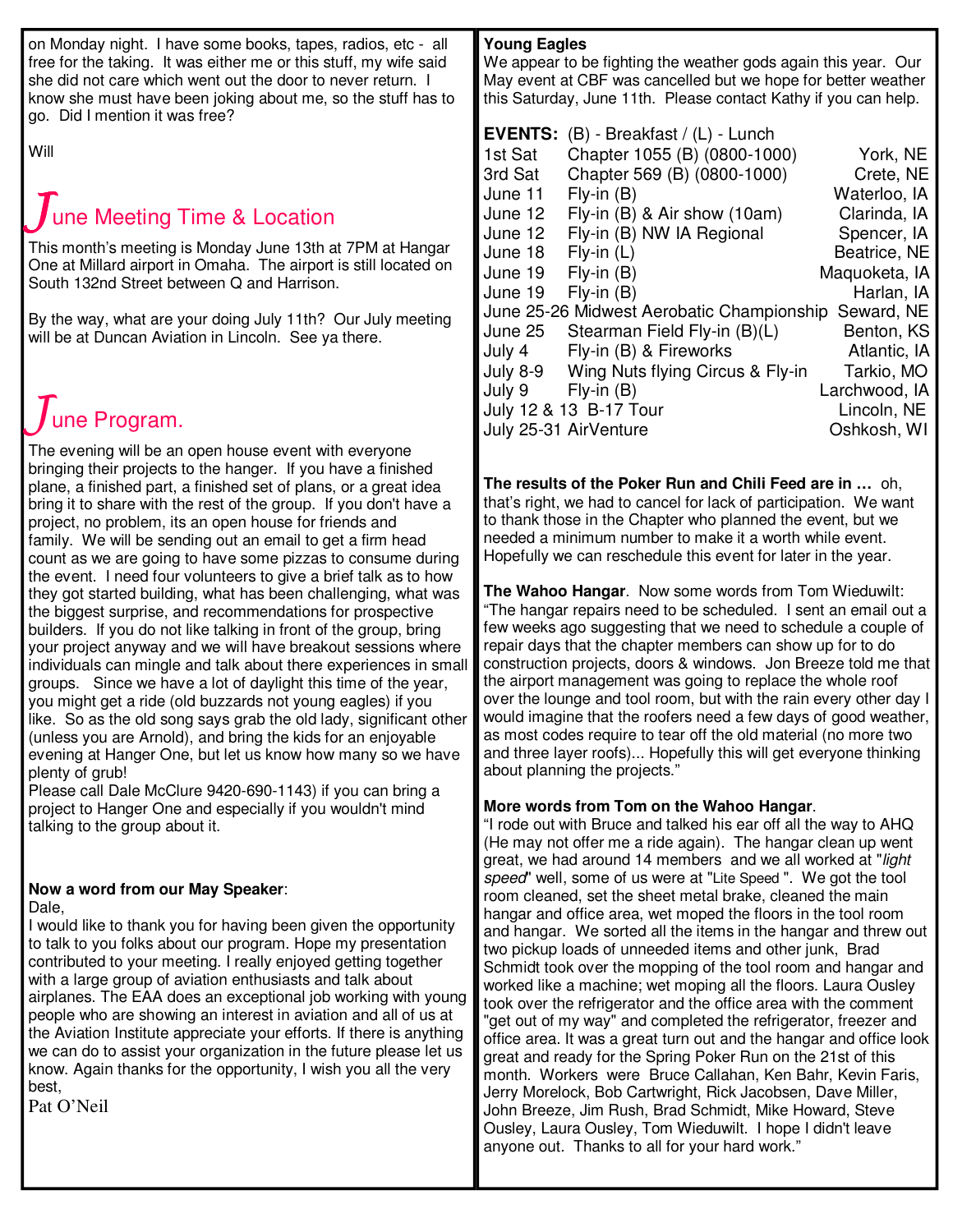#### *EAA Chapter 80*  May 9, 2011 Official Meeting Minutes

The Chapter 80 EAA meeting was held at the Millard airport in the facilities of Hangar One. The meeting was called to order by President Bruce Callahan at 7:01 PM. There were 38 members and 3 guests present.

# **Treasurers Report: None**

**Minutes:** The minutes of the April meeting were accepted with exceptions for the incorrect Young Eagles schedule in the minutes.

**Membership Coordinator:** Craig Vinopal reports he has name tags for two new members.

**Young Eagles:** Kathy Callahan reported the Young Eagles Event of April 30 flew 14 kids of the UNO Aviation Explorers program. The next event will be Saturday, May 14 at CBF and she could use some ground crew.

# **Builders Reports:**

Larry Gitt is building a gyrocopter.

**Tech Counselor:** Mike Howard stated there is nothing new to report.

**Fly Out:** Mike Howard reports there will be a flyout to Trenton or St. Joseph Missouri on May 14 after the Young Eagles event. Members may vote which one after the Y.E. event Saturday.

**Social Coordinator:** Tom Wieduwilt announced a chili feed and poker run May 21 at the Wahoo hangar. **Old Business:** None

### **New Business:**

Members cleaned the Wahoo hangar Saturday, May 7 in preparation for the chili feed.

### **Website:**

# www.eaa80.org

### **Program:**

 The program was Dr. Pat O'Neal, USN Retired of the UNO School of Aviation. He discussed the costs of a degree in aviation from UNO as compared to several other University's and private flight schools. The expect income for new pilots entering the regional and major airlines was discussed as well.

Meeting adjourned at 19:53,

Kevin Faris, Secretary

For sale **1/4 ownership in a 1956 Cessna 172** four seat plane. Aircraft is hangared at Millard-(MLE). Aircraft has an STC for autogas. Share cost is \$7500.00, hourly rate is \$25.00 dry. Hangar rent (\$150.00 a mo.) and insurance (\$750.00 approx.yr.) are shared between 3 owners (for now). An ideal trainer/first aircraft or time builder. If interested, call Ken Bahr at 402-559-0133.

**1945 Piper J-3 for sale**. N42596 - TTAF 2002.8 Engine TSOH 213.4. Covered with Stits. Cleveland wheel brake conversion. Skis and wheel skirts. Always hangared. Located in Grand Island. Call 402-569-2293 for info.

**Wanted:** Steve Farner is looking to join or create a partnership for a heavy single (6-place) or light twin. Blair airport (BTA) is preferred, but would consider other options also. He can be reached at steve.farner@bellevue.edu, or at 402- 690-8751.

#### **Pietenpol Update**:

.

Rod Matlock of the York Chapter purchased an O-200 for his Pietenpol. He is looking for a couple of mags and harnesses and a prop. He has (4) - **A-65 Continental engines for sale or trade**, all are torn down and the parts washed clean. (2)-hollow tapered cranks, (1)- solid tapered crank and (1)- solid flanged crank. If interested please contact him at 402-362-2669 or redoakrod@stewireless.com

**For Sale**. Harry Wingert is selling his Kolb Twinstar MKIII. It has a 582 Rotax (65hp), 3 blade IVO propeller, BRS VLS, EIS, 17 gal fuel tank and comes with handheld radio and two headsets. . Contact harry at 402-203-5696 or geezertwo@cox.net .